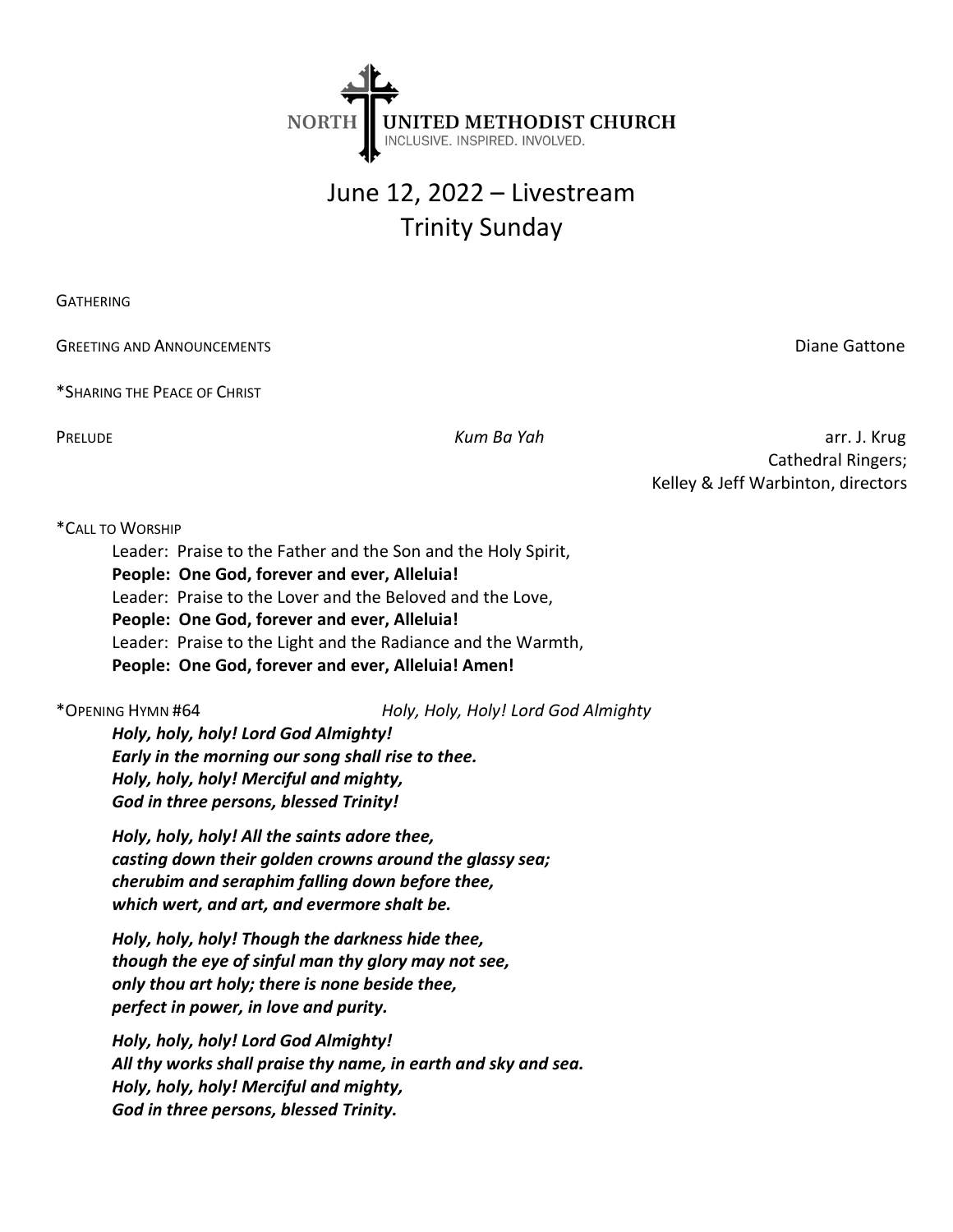PRAYER FOR ILLUMINATION

O Trinity of Love, God in community, speak to us, today, in word and song. Draw us into your presence so that we may learn your truth and live in your hope. Amen.

### FIRST LESSON ROMAN ROMANS 5:1-5

<sup>1</sup>Therefore, since we have been made right in God's sight by faith, we have peace with God because of what Jesus Christ our Lord has done for us. <sup>2</sup> Because of our faith, Christ has brought us into this place of undeserved privilege where we now stand, and we confidently and joyfully look forward to sharing God's glory. <sup>3</sup> We can rejoice, too, when we run into problems and trials, for we know that they help us develop endurance. <sup>4</sup> And endurance develops strength of character, and character strengthens our confident hope of salvation. <sup>5</sup>And this hope will not lead to disappointment. For we know how dearly God loves us, because he has given us the Holy Spirit to fill our hearts with his love.

Leader: This is the Word of God for the people of God. People: Thanks be to God.

### ANTHEM B. Mann Born Born Born Born Born B. Mann B. Mann B. Mann B. Mann B. Mann B. Mann B. Mann B. Mann B. Mann

Brandon Wallace, guitar; Mark Gilgallon, soloist

For everyone born, a place at the table, for everyone born, clean water and bread, a shelter, a space, a safe place for growing, for everyone born, a star overhead. For woman and man, a place at the table, revising the roles, deciding the share, with wisdom and grace, dividing the power, for woman and man, a system that's fair.

And God will delight when we are creators of justice and joy, compassion and peace. Yes, God will delight when we are creators of justice, justice and joy.

For everyone born, a place at the table, to live without fear, and simply to be, to work, to speak out, to witness and worship, for everyone born, the right to be free. For gay and for straight, a place at the table, a covenant shared, a welcoming space, a rainbow of race and gender and color, for gay and for straight, the chalice of grace. Refrain

# \*CANTICLE OF PRAISE #80 Canticle of the Holy Trinity CANTICLE OF PRAISE #80

Leader: We praise you, O God.

People: We acclaim you as Lord; all creation worships you, Father everlasting.

Leader: To you all angels, all the powers of heaven,

cherubim and seraphim, sing in endless praise;

- People: Holy, holy, holy Lord, God of power and might, Heaven and earth are full of your glory.
- Leader: The glorious company of the apostles praise you.
- People: The noble fellowship of prophets praise you.
- Leader: The white-robed army of martyrs praise you.

People: Throughout the world the holy church acclaims you: Father, of majesty unbounded, your glorious, true and only Son, and the Holy Spirit, advocate and guide.

Leader: You, Christ, are the King of glory, the eternal Son of the Father. When you became incarnate to set us free you humbly accepted the Virgin's womb.

# People: You overcame the sting of death, and opened the kingdom of heaven to all believers.

Leader: You are seated at God's right hand in glory.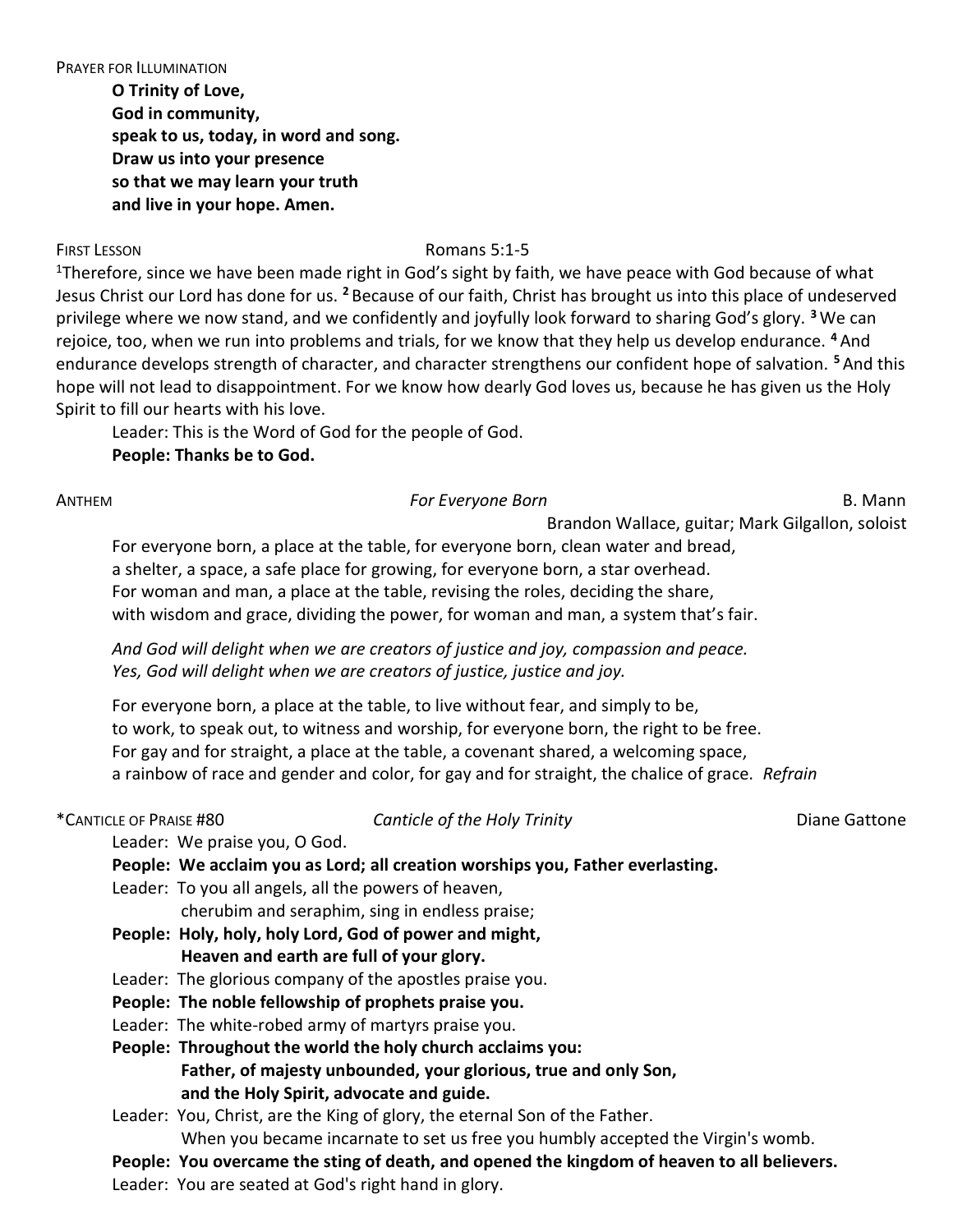We believe that you will come to be our judge.

People: Come then, Lord, and help your people, bought with the price of your own blood, and bring us with your saints to glory everlasting. Leader: Save your people, Lord, and bless your inheritance. People: Govern and uphold them now and always. Leader: Day by day we bless you. People: We praise your name for ever. Leader: Keep us today, Lord, from all sin. People: Have mercy on us, Lord, have mercy. Leader: Lord, show us your love and mercy; People: For we put our trust in you. Leader: In you, Lord, is our hope: People: And we shall never hope in vain.

HYMN OF PRAYER #2050 Mothering God, You Gave Me Birth Mothering God, you gave me birth in the bright morning of this world. Creator, source of every breath, you are my rain, my wind, my sun.

Mothering Christ, you took my form, offering me your food of light, grain of life, and grape of love, your very body for my peace.

Mothering Spirit, nurt'ring one, in arms of patience hold me close, so that in faith I root and grow until I flow'r, until I know.

#### PRAYERS OF THE PEOPLE **Austin Spence** Austin Spence Austin Spence Austin Spence Austin Spence

#### THE LORD'S PRAYER #895

Our Father, who art in heaven, hallowed be thy name. Thy kingdom come, thy will be done on earth as it is in heaven. Give us this day our daily bread. And forgive us our trespasses, as we forgive those who trespass against us. And lead us not into temptation, but deliver us from evil. For thine is the kingdom, and the power, and the glory, forever. Amen.

Praise God, the Source of life and birth; Praise God, the Word, who came to earth; Praise God, the Spirit, holy flame; All glory, honor, to God's name. Amen.

OFFERTORY PRAYER

HYMN Doxology Tune: Old 100th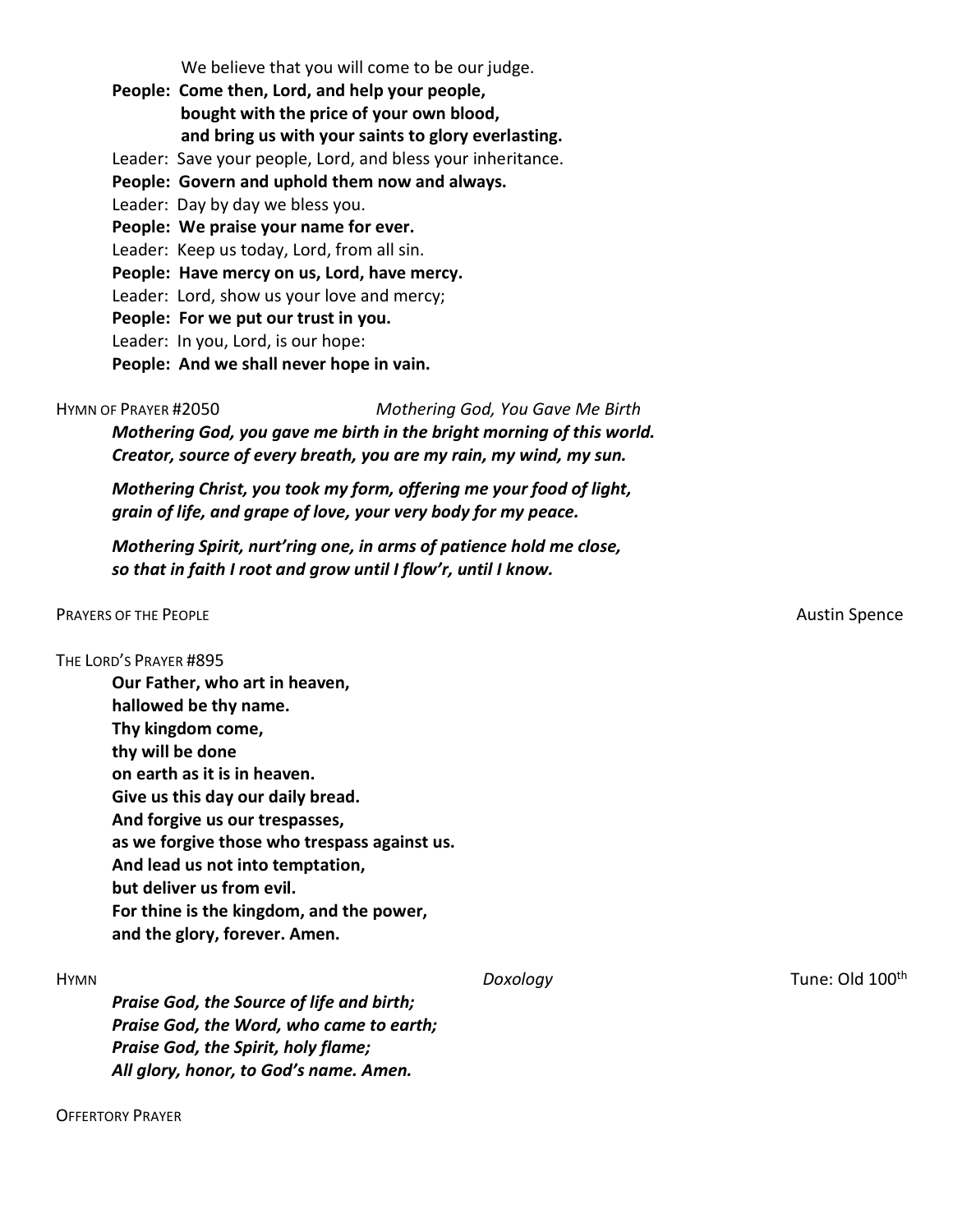Bless the Lord oh my soul, oh my soul, worship his Holy name. Sing like never before, oh my soul, I'll worship Your Holy name.

You're rich in love and You're slow to anger, Your name is great and Your heart is kind. For all Your goodness I will keep on singing, ten thousand reasons for my heart to find. Refrain

And on that day when my strength is failing, the end draws near, and the time has come. Still my soul will sing Your praise unending, ten thousand reasons and then forevermore! Refrain

\*DOXOLOGY #94 Praise God, from Whom All Blessings Flow Praise God, from whom all blessings flow; Praise God, all creatures here below: Alleluia! Alleluia! Praise God, the source of all our gifts! Praise Jesus Christ, whose power uplifts! Praise the Spirit, Holy Spirit! Alleluia! Alleluia! Alleluia!

\*GOSPEL LESSON John 16:12-15

 $12$  I have so much more to say, but you cannot absorb it right now.  $13-15$  The Spirit of truth will come and guide you in all truth and will not speak his own words to you; the Spirit will speak what he hears, revealing to you the things to come and bringing glory to me. The Spirit has unlimited access to me, to all that I possess and know, just as everything the Father has is mine. That is the reason I am confident the Spirit will care for my own and reveal the path to you.

Leader: This is the Word of God for the people of God. People: Thanks be to God.

SERMON **The Three-Dimensional God** Darren Cushman Wood

\*HYMN OF DEDICATION #88 Maker, in Whom We Live

Maker, in whom we live, in whom we are and move, the glory, power, and praise receive for thy creating love. Let all the angel throng give thanks to God on high, while earth repeats the joyful song and echoes to the sky.

Incarnate Deity, let all the ransomed race render in thanks their lives to thee for thy redeeming grace. The grace to sinners showed ye heavenly choirs proclaim, and cry, "Salvation to our God, salvation to the Lamb!"

Spirit of Holiness, let all thy saints adore thy sacred energy, and bless thine heart-renewing power. Not angel tongues can tell thy love's ecstatic height, the glorious joy unspeakable, the beatific sight.

Eternal, Triune God, let all the hosts above, let all on earth below record and dwell upon thy love. When heaven and earth are fled before thy glorious face, sing all the saints thy love hath made thine everlasting praise.